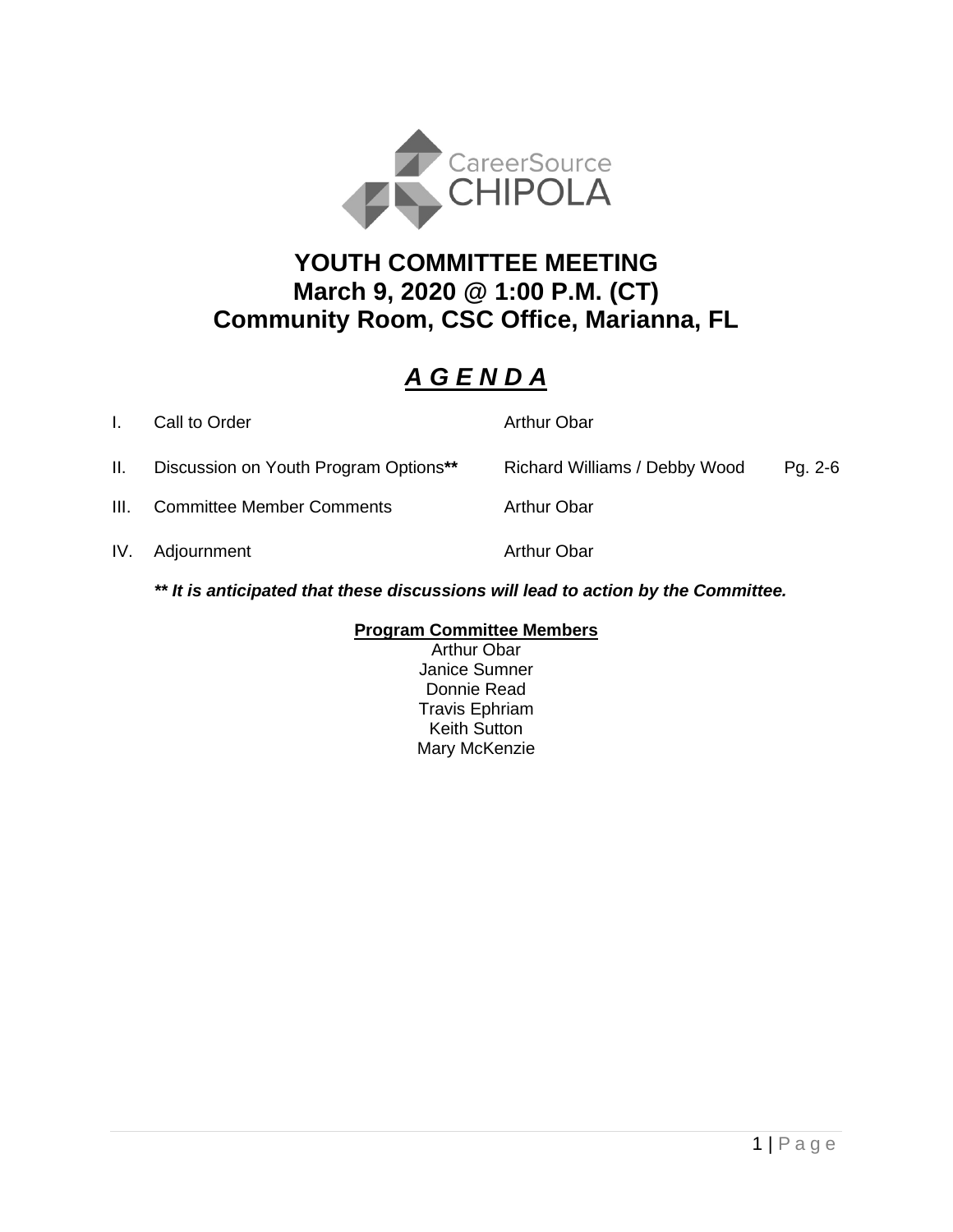# **YOUTH PROGRAM OPTIONS**

### **SUMMER EMPLOYMENT PROGRAM**

The Summer Youth Employment Program (SYEP) is an important platform to introduce youth into the workforce, helping them acquire skills that can be used to improve school performance and become responsible adults.  Opportunities to gain workplace skills will be combined with an academic and educational component.  Example: If a youth is working in a hospital, the occupational education might be learning about different types of hospital occupations such as phlebotomist, radiology tech, or physical therapist, whereas the academic education could be learning some of the information individuals in those occupations need to know such as why blood type matters, the name of a specific bone in the body, etc.     

All youth served must meet in-school youth eligibility guidelines. Youth may be placed at public, private, or nonprofit worksites through the SYEP program and since school is not in session, child labor laws regarding number of hours allowable for work are not applicable but restrictions for a 16 and 17 year old remain in place for specific occupations.  CSC and/or its provider will adhere to all child labor restrictions.     

SYEP participants will be paid at least minimum wage per hour (\$8.56) and work up to 32 hours per week for 4 weeks. CSC and/or the provider will work with county/city governments where worksites have been previously established for the National Dislocated Worker Grant and will also seek interest from other employers.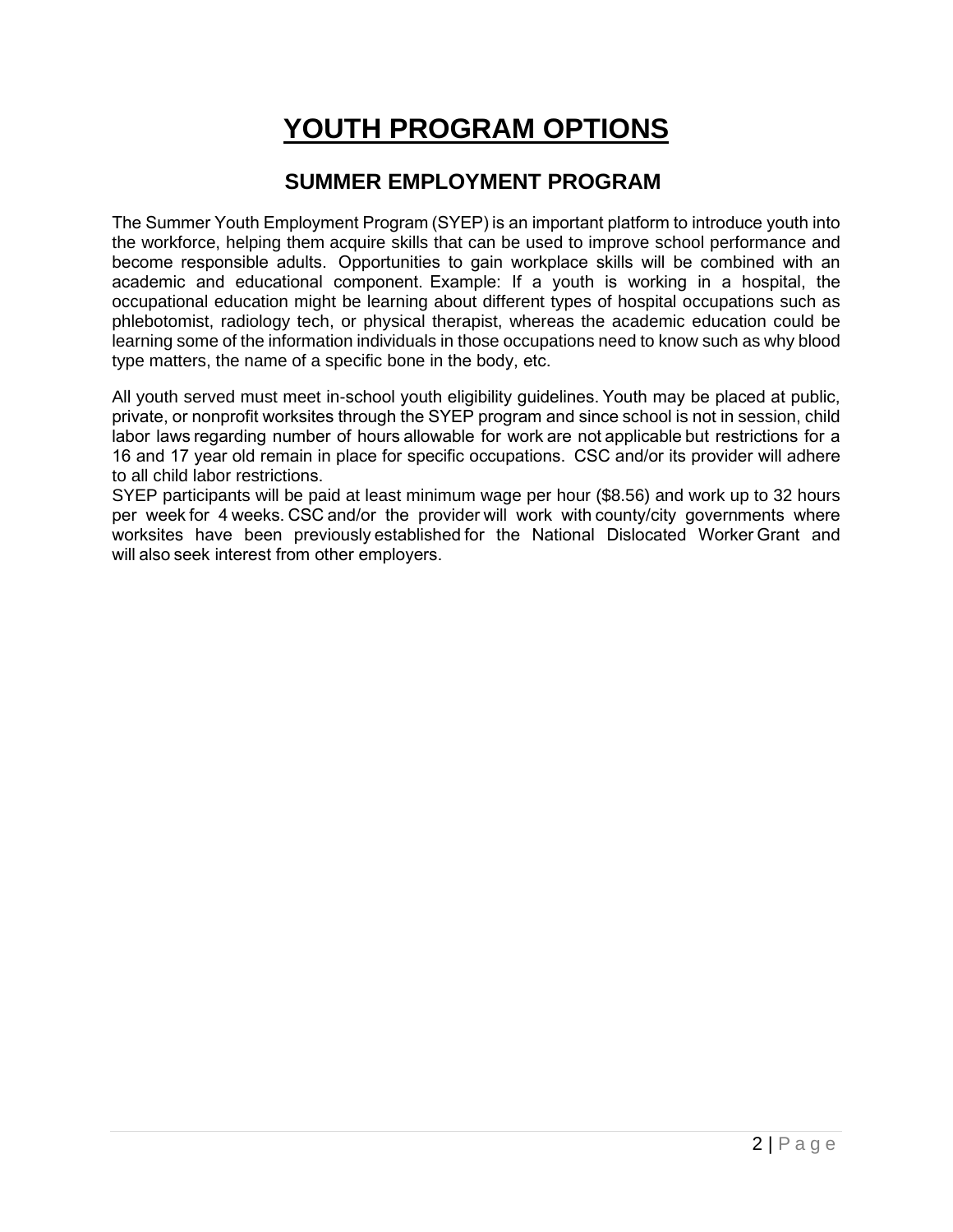### **SUMMER ENRICHMENT PROGRAM**

The Summer Youth Enrichment component of the in-school youth program is an option for youth ages 16-18 to participate in enrichment activities based on allowable youth elements: 

• Tutoring, Study Skills Training, Instruction, and Dropout Prevention Activities  

- Leadership Development Opportunities
- Adult Mentoring
- Financial Literacy Education
- Entrepreneurial Skills Training
- Services that Provide Labor Market Information
- Postsecondary Preparation and Transition Activities

All youth served must meet in-school youth eligibility guidelines. Information will be provided to school districts in the five (5) counties requesting proposals to provide youth activities during the summer term for 4 weeks.  Reimbursements to the school districts will be based on successful completion of performance deliverables. The number of proposals awarded and number to be served will be contingent on proposals submitted.  These activities will enforce the importance of school engagement and work readiness. 

Example:  A school district may submit a proposal to provide a summer camp in which youth learn about engineering and occupations in the industry.  Youth participate in visits to various engineering firms and at the conclusion of the youth program, visit a theme park to learn about operations.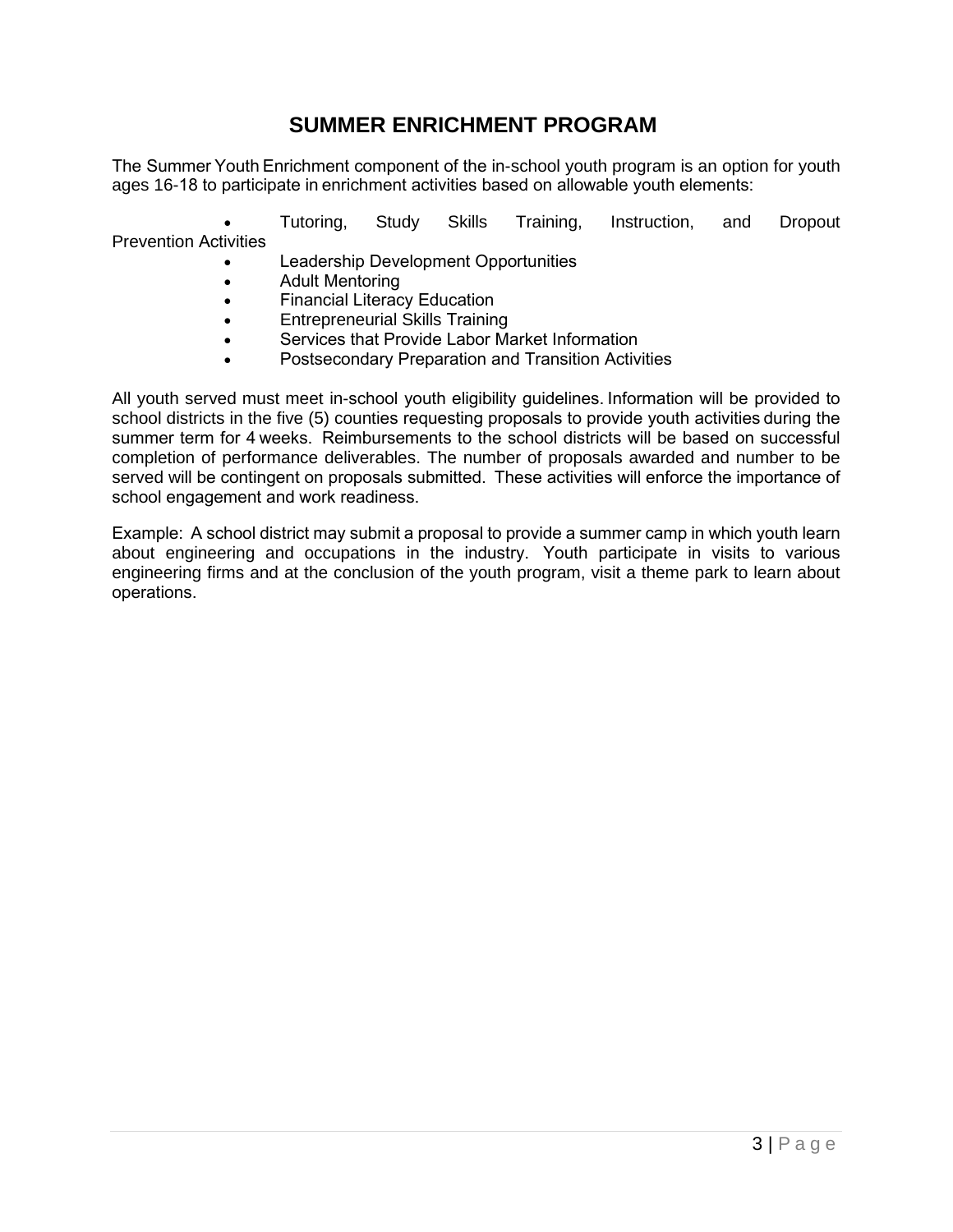## **AFTER SCHOOL PROGRAM**

#### **Funding will be used to pay instructors for after-school hours.**

#### **Components:**

#### **After School Tutoring**

Instructors will work with a group of eligible students to provide homework assistance, test preparation, tutoring, etc. as needed and based on individual needs of students. 

#### **Career Exploration**

Instructors will lead students in Career Exploration activities, to include interest inventories and assessments, career pathways education, post-secondary education opportunities, etc.  

Activities may include: 

- inviting local business owners and HR managers to speak to students about "real world" expectations for work: application processes and requirements, hiring practices and preferences, workplace etiquette, career growth opportunities, etc.
- leading students in interest inventories and assessments in Florida's "My Career Shines" system
- exploring LMI for local area regarding in-demand occupations and wages
- visiting local businesses to see professionals in action hospitals, manufacturing and warehousing operations, retail operators, correctional facilities, government offices, skilled trade professionals (carpentry, welding, HVAC, automotive mechanics, etc.)
- visiting post-secondary educational institutions to explore both vocational and baccalaureate programs

#### **Leadership Development**

Instructors will facilitate opportunities for students to learn and hone leadership skills. 

Activities may include: 

- planning, coordinating, and completing a community service project
- public speaking and communication skills curriculum
- conflict resolution curriculum
- team building activities
- visits with local leaders school administrators, various elected officials, communityfocused business leaders
- finding or creating leadership roles within the school/student body setting

#### **Financial Literacy Education**

Instructors will provide activities and opportunities for students to develop financial literacy skills needed in everyday living, to include budgeting, bill paying, banking, credit, etc. 

Activities may include: 

- financial literacy curriculum
- "simulation" activities to provide real world finance-related situations students may encounter and how to respond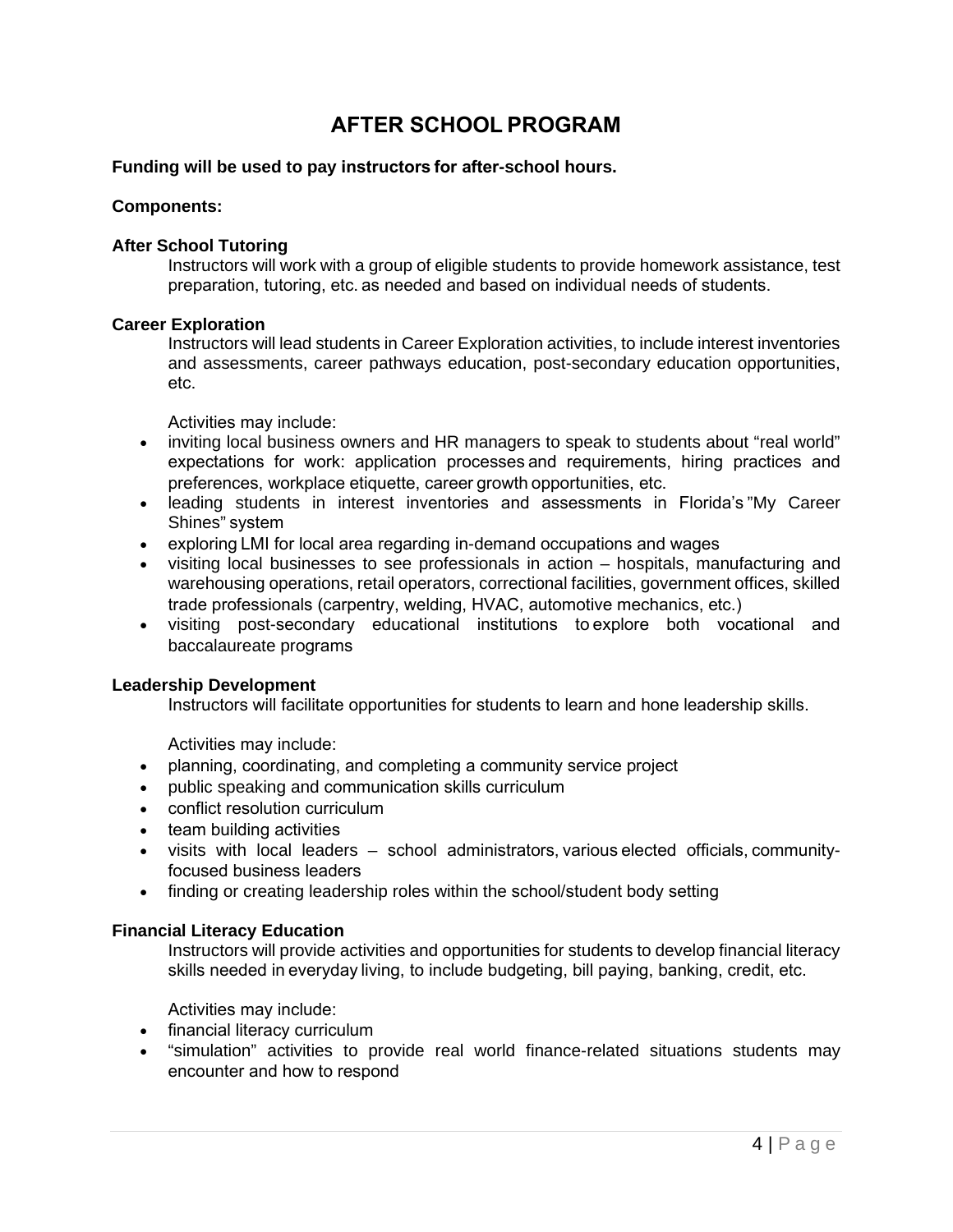- visiting local financial institutions to learn how to open and maintain checking and savings accounts, debit and credit cards, etc.
- what personal credit is used for, how to build it, and what effects various behaviors have on personal credit
- examples of what "grown-ups" are financially responsible for mortgages/rent, car payments, homeowners' and car insurance, childcare, groceries, retirement options, health insurance, utility bills, entertainment, etc.

#### **Post-Secondary Preparation & Transition**

Instructors will lead appropriate students (juniors/seniors) in researching post-secondary education options, financial aid opportunities, admission requirements, application processes, etc. 

Activities may include: 

- visiting post-secondary educational institutions to explore both vocational and baccalaureate programs
- exploring career opportunities based on various majors/degrees being considered by students
- researching available scholarship, grant, and financial aid options and requirements of each
- gathering information regarding admission requirements of institutions being considered by students – application deadlines, test scores, essays, etc.
- inviting academic advisors, admission counselors, and financial aid counselors from area institutions to speak to students about the transition from high school to post-secondary and what to expect moving forward